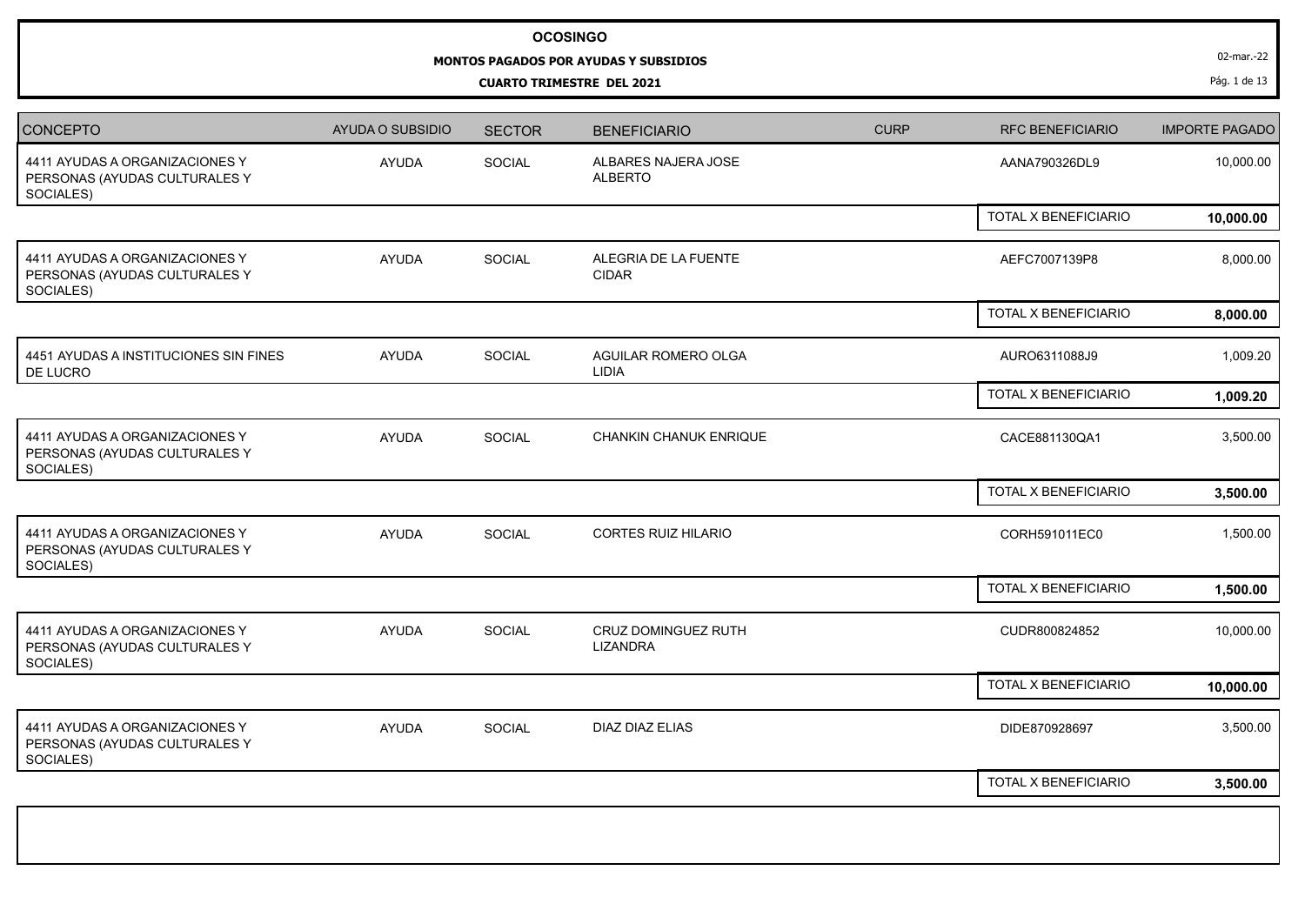| <b>CONCEPTO</b>                                                              | AYUDA O SUBSIDIO | <b>SECTOR</b> | <b>BENEFICIARIO</b>                                | <b>CURP</b>              | <b>RFC BENEFICIARIO</b> | <b>IMPORTE PAGADO</b> |
|------------------------------------------------------------------------------|------------------|---------------|----------------------------------------------------|--------------------------|-------------------------|-----------------------|
| 4411 AYUDAS A ORGANIZACIONES Y<br>PERSONAS (AYUDAS CULTURALES Y<br>SOCIALES) | AYUDA            | <b>SOCIAL</b> | DIAZ HERNANDEZ JENNI<br>ARELI                      | $\overline{\phantom{a}}$ | DIHJ850101A42           | 9,000.00              |
|                                                                              |                  |               |                                                    |                          | TOTAL X BENEFICIARIO    | 9,000.00              |
| 4411 AYUDAS A ORGANIZACIONES Y<br>PERSONAS (AYUDAS CULTURALES Y<br>SOCIALES) | <b>AYUDA</b>     | SOCIAL        | <b>DOMINGUEZ GUILLEN</b><br>ANTONIETA CANDELARIA   | DOGA800614MCSMLN04       | DOGA800614642           | 5,000.00              |
|                                                                              |                  |               |                                                    |                          | TOTAL X BENEFICIARIO    | 5,000.00              |
| 4411 AYUDAS A ORGANIZACIONES Y<br>PERSONAS (AYUDAS CULTURALES Y<br>SOCIALES) | <b>AYUDA</b>     | SOCIAL        | DOMINGUEZ VELASCO<br><b>MARIA LIDIA</b>            |                          | DOVL510412GN6           | 25,000.00             |
|                                                                              |                  |               |                                                    |                          | TOTAL X BENEFICIARIO    | 25,000.00             |
| 4411 AYUDAS A ORGANIZACIONES Y<br>PERSONAS (AYUDAS CULTURALES Y<br>SOCIALES) | <b>AYUDA</b>     | SOCIAL        | ENCINO DOMINGUEZ JORGE                             |                          | EIDJ8011239V6           | 4,000.00              |
|                                                                              |                  |               |                                                    |                          | TOTAL X BENEFICIARIO    | 4,000.00              |
| 4411 AYUDAS A ORGANIZACIONES Y<br>PERSONAS (AYUDAS CULTURALES Y<br>SOCIALES) | <b>AYUDA</b>     | SOCIAL        | ESPINOSA SOLORZANO<br><b>JUANA GRACIELA</b>        |                          | EISJ610624TD8           | 12,000.00             |
| 4411 AYUDAS A ORGANIZACIONES Y<br>PERSONAS (AYUDAS CULTURALES Y<br>SOCIALES) | <b>AYUDA</b>     | SOCIAL        | ESPINOSA SOLORZANO<br><b>JUANA GRACIELA</b>        |                          | EISJ610624TD8           | 21,000.00             |
| 4411 AYUDAS A ORGANIZACIONES Y<br>PERSONAS (AYUDAS CULTURALES Y<br>SOCIALES) | <b>AYUDA</b>     | SOCIAL        | <b>ESPINOSA SOLORZANO</b><br><b>JUANA GRACIELA</b> |                          | EISJ610624TD8           | 28,000.00             |
| 4411 AYUDAS A ORGANIZACIONES Y<br>PERSONAS (AYUDAS CULTURALES Y<br>SOCIALES) | <b>AYUDA</b>     | <b>SOCIAL</b> | ESPINOSA SOLORZANO<br><b>JUANA GRACIELA</b>        |                          | EISJ610624TD8           | 72,000.00             |
| 4411 AYUDAS A ORGANIZACIONES Y<br>PERSONAS (AYUDAS CULTURALES Y<br>SOCIALES) | <b>AYUDA</b>     | <b>SOCIAL</b> | ESPINOSA SOLORZANO<br><b>JUANA GRACIELA</b>        |                          | EISJ610624TD8           | 1,078,000.00          |
| 4411 AYUDAS A ORGANIZACIONES Y<br>PERSONAS (AYUDAS CULTURALES Y<br>SOCIALES) | <b>AYUDA</b>     | SOCIAL        | ESPINOSA SOLORZANO<br><b>JUANA GRACIELA</b>        |                          | EISJ610624TD8           | 202,500.00            |
| 4411 AYUDAS A ORGANIZACIONES Y<br>PERSONAS (AYUDAS CULTURALES Y<br>SOCIALES) | AYUDA            | SOCIAL        | <b>ESPINOSA SOLORZANO</b><br><b>JUANA GRACIELA</b> |                          | EISJ610624TD8           | 38,500.00             |
|                                                                              |                  |               |                                                    |                          |                         |                       |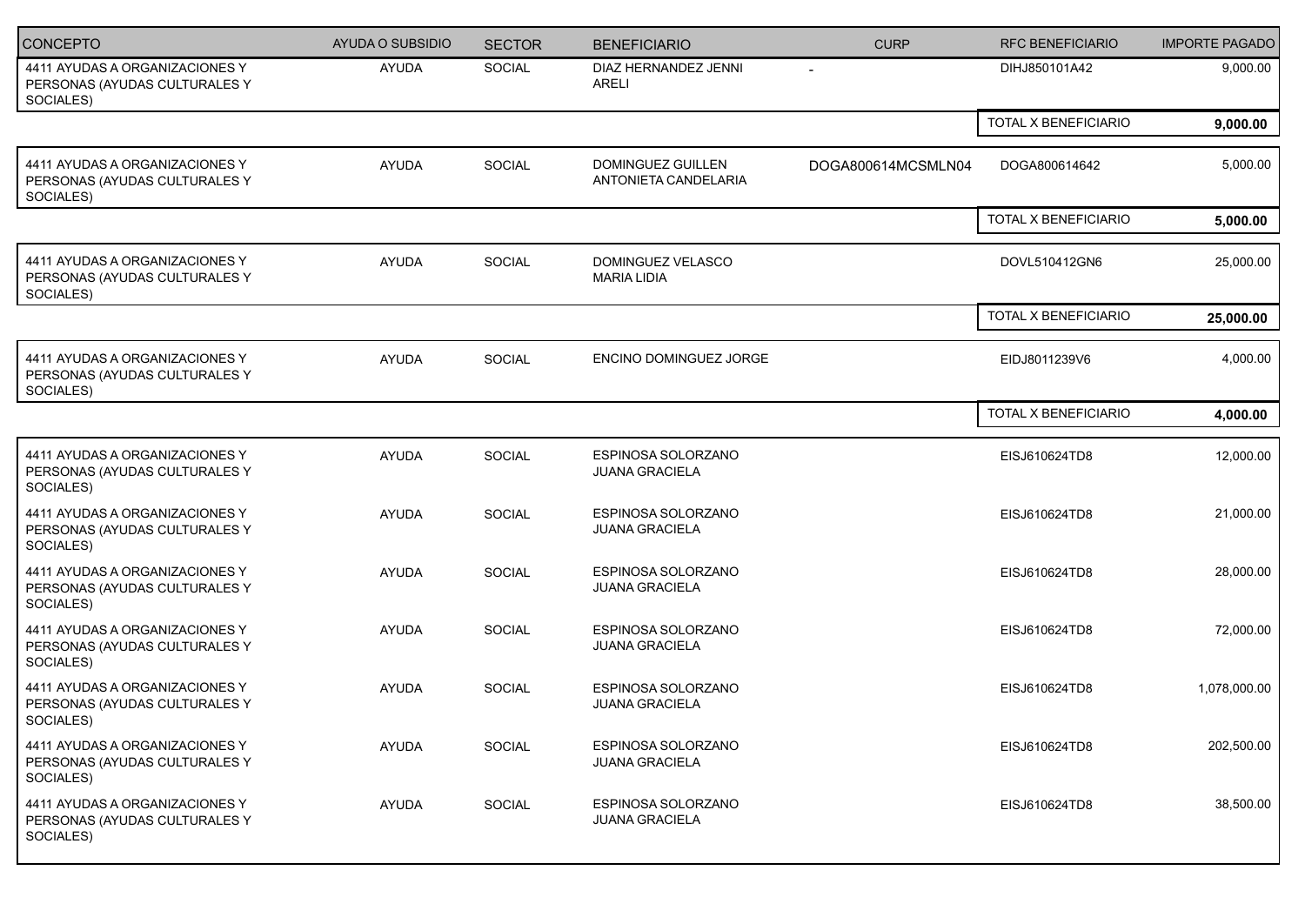| <b>CONCEPTO</b>                                                              | <b>AYUDA O SUBSIDIO</b> | <b>SECTOR</b> | <b>BENEFICIARIO</b>                         | <b>CURP</b> | <b>RFC BENEFICIARIO</b>     | <b>IMPORTE PAGADO</b> |
|------------------------------------------------------------------------------|-------------------------|---------------|---------------------------------------------|-------------|-----------------------------|-----------------------|
| 4411 AYUDAS A ORGANIZACIONES Y<br>PERSONAS (AYUDAS CULTURALES Y<br>SOCIALES) | <b>AYUDA</b>            | <b>SOCIAL</b> | ESPINOSA SOLORZANO<br><b>JUANA GRACIELA</b> |             | EISJ610624TD8               | 38,500.00             |
| 4411 AYUDAS A ORGANIZACIONES Y<br>PERSONAS (AYUDAS CULTURALES Y<br>SOCIALES) | <b>AYUDA</b>            | <b>SOCIAL</b> | ESPINOSA SOLORZANO<br><b>JUANA GRACIELA</b> |             | EISJ610624TD8               | 38,500.00             |
| 4411 AYUDAS A ORGANIZACIONES Y<br>PERSONAS (AYUDAS CULTURALES Y<br>SOCIALES) | <b>AYUDA</b>            | <b>SOCIAL</b> | ESPINOSA SOLORZANO<br><b>JUANA GRACIELA</b> |             | EISJ610624TD8               | 76,000.00             |
| 4411 AYUDAS A ORGANIZACIONES Y<br>PERSONAS (AYUDAS CULTURALES Y<br>SOCIALES) | <b>AYUDA</b>            | SOCIAL        | ESPINOSA SOLORZANO<br><b>JUANA GRACIELA</b> |             | EISJ610624TD8               | 76,000.00             |
| 4411 AYUDAS A ORGANIZACIONES Y<br>PERSONAS (AYUDAS CULTURALES Y<br>SOCIALES) | AYUDA                   | <b>SOCIAL</b> | ESPINOSA SOLORZANO<br><b>JUANA GRACIELA</b> |             | EISJ610624TD8               | 76,000.00             |
|                                                                              |                         |               |                                             |             | TOTAL X BENEFICIARIO        | 1,757,000.00          |
| 4411 AYUDAS A ORGANIZACIONES Y<br>PERSONAS (AYUDAS CULTURALES Y<br>SOCIALES) | <b>AYUDA</b>            | <b>SOCIAL</b> | ESPINOSA SOLORZANO<br><b>JUANA GRACIELA</b> |             | -ESJ210101QD2               | 15,000.00             |
| 4411 AYUDAS A ORGANIZACIONES Y<br>PERSONAS (AYUDAS CULTURALES Y<br>SOCIALES) | <b>AYUDA</b>            | <b>SOCIAL</b> | ESPINOSA SOLORZANO<br><b>JUANA GRACIELA</b> |             | -ESJ210101QD2               | 514,500.00            |
|                                                                              |                         |               |                                             |             | TOTAL X BENEFICIARIO        | 529,500.00            |
| 4411 AYUDAS A ORGANIZACIONES Y<br>PERSONAS (AYUDAS CULTURALES Y<br>SOCIALES) | <b>AYUDA</b>            | SOCIAL        | <b>FLORES RUIZ HECTOR</b><br>ALEJANDRO      |             | FORH9706139T4               | 3,000.00              |
|                                                                              |                         |               |                                             |             | <b>TOTAL X BENEFICIARIO</b> | 3,000.00              |
| 4411 AYUDAS A ORGANIZACIONES Y<br>PERSONAS (AYUDAS CULTURALES Y<br>SOCIALES) | <b>AYUDA</b>            | <b>SOCIAL</b> | <b>GARCIA CANCINO JAOMENI</b><br>YASSER     |             | GACJ890922NH0               | 1,400.00              |
|                                                                              |                         |               |                                             |             | TOTAL X BENEFICIARIO        | 1,400.00              |
| 4411 AYUDAS A ORGANIZACIONES Y<br>PERSONAS (AYUDAS CULTURALES Y<br>SOCIALES) | <b>AYUDA</b>            | <b>SOCIAL</b> | <b>GARCIA TORRES OMAR</b>                   |             | GATO8404096G0               | 2,000.00              |
|                                                                              |                         |               |                                             |             | TOTAL X BENEFICIARIO        | 2,000.00              |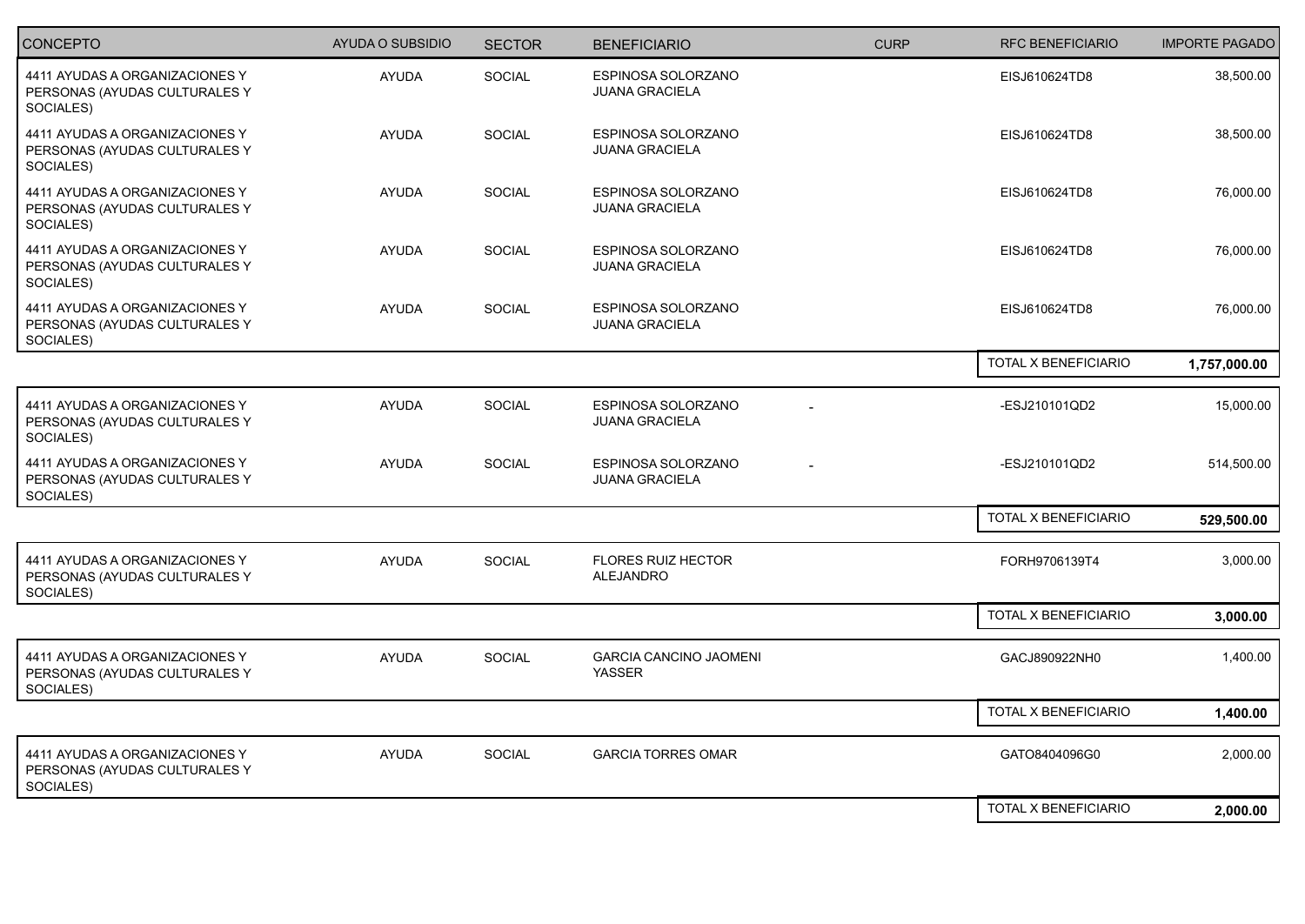| <b>CONCEPTO</b>                                                              | <b>AYUDA O SUBSIDIO</b> | <b>SECTOR</b> | <b>BENEFICIARIO</b>                       | <b>CURP</b> | <b>RFC BENEFICIARIO</b>     | <b>IMPORTE PAGADO</b> |
|------------------------------------------------------------------------------|-------------------------|---------------|-------------------------------------------|-------------|-----------------------------|-----------------------|
| 4411 AYUDAS A ORGANIZACIONES Y<br>PERSONAS (AYUDAS CULTURALES Y<br>SOCIALES) | <b>AYUDA</b>            | <b>SOCIAL</b> | GIRÓN HERNÁNDEZ MANUEL                    |             | GIHM7502216W1               | 2,500.00              |
|                                                                              |                         |               |                                           |             | <b>TOTAL X BENEFICIARIO</b> | 2,500.00              |
| 4411 AYUDAS A ORGANIZACIONES Y<br>PERSONAS (AYUDAS CULTURALES Y<br>SOCIALES) | <b>AYUDA</b>            | SOCIAL        | GASOLINERA OCOCINGO SA<br>DE CV           |             | GOC981012U48                | 24,000.00             |
| 4411 AYUDAS A ORGANIZACIONES Y<br>PERSONAS (AYUDAS CULTURALES Y<br>SOCIALES) | <b>AYUDA</b>            | <b>SOCIAL</b> | GASOLINERA OCOCINGO SA<br>DE CV           |             | GOC981012U48                | 14,000.00             |
|                                                                              |                         |               |                                           |             | TOTAL X BENEFICIARIO        | 38,000.00             |
| 4411 AYUDAS A ORGANIZACIONES Y<br>PERSONAS (AYUDAS CULTURALES Y<br>SOCIALES) | <b>AYUDA</b>            | SOCIAL        | <b>GOMEZ GUTIERREZ CESAR</b><br>ALEJANDRO |             | GOGC8907241H3               | 7,000.00              |
|                                                                              |                         |               |                                           |             | TOTAL X BENEFICIARIO        | 7,000.00              |
| 4411 AYUDAS A ORGANIZACIONES Y<br>PERSONAS (AYUDAS CULTURALES Y<br>SOCIALES) | <b>AYUDA</b>            | <b>SOCIAL</b> | GOMES LOPEZ MANUEL                        |             | GOLM7712284Q5               | 3,000.00              |
|                                                                              |                         |               |                                           |             | TOTAL X BENEFICIARIO        | 3,000.00              |
| 4411 AYUDAS A ORGANIZACIONES Y<br>PERSONAS (AYUDAS CULTURALES Y<br>SOCIALES) | <b>AYUDA</b>            | <b>SOCIAL</b> | <b>GOMEZ LOPEZ MANUEL</b>                 |             | GOLM800620D68               | 3,000.00              |
|                                                                              |                         |               |                                           |             | TOTAL X BENEFICIARIO        | 3,000.00              |
| 4451 AYUDAS A INSTITUCIONES SIN FINES<br>DE LUCRO                            | <b>AYUDA</b>            | <b>SOCIAL</b> | <b>GOMEZ SANTIZ LETICIA</b>               |             | GOSL750114L45               | 1,000.00              |
|                                                                              |                         |               |                                           |             | TOTAL X BENEFICIARIO        | 1,000.00              |
| 4411 AYUDAS A ORGANIZACIONES Y<br>PERSONAS (AYUDAS CULTURALES Y<br>SOCIALES) | <b>AYUDA</b>            | <b>SOCIAL</b> | GOMEZ VELAZQUÉZ RAMIRO                    |             | GOVR8110193H9               | 1,500.00              |
| 4411 AYUDAS A ORGANIZACIONES Y<br>PERSONAS (AYUDAS CULTURALES Y<br>SOCIALES) | <b>AYUDA</b>            | <b>SOCIAL</b> | GOMEZ VELAZQUÉZ RAMIRO                    |             | GOVR8110193H9               | 1,500.00              |
|                                                                              |                         |               |                                           |             | TOTAL X BENEFICIARIO        | 3,000.00              |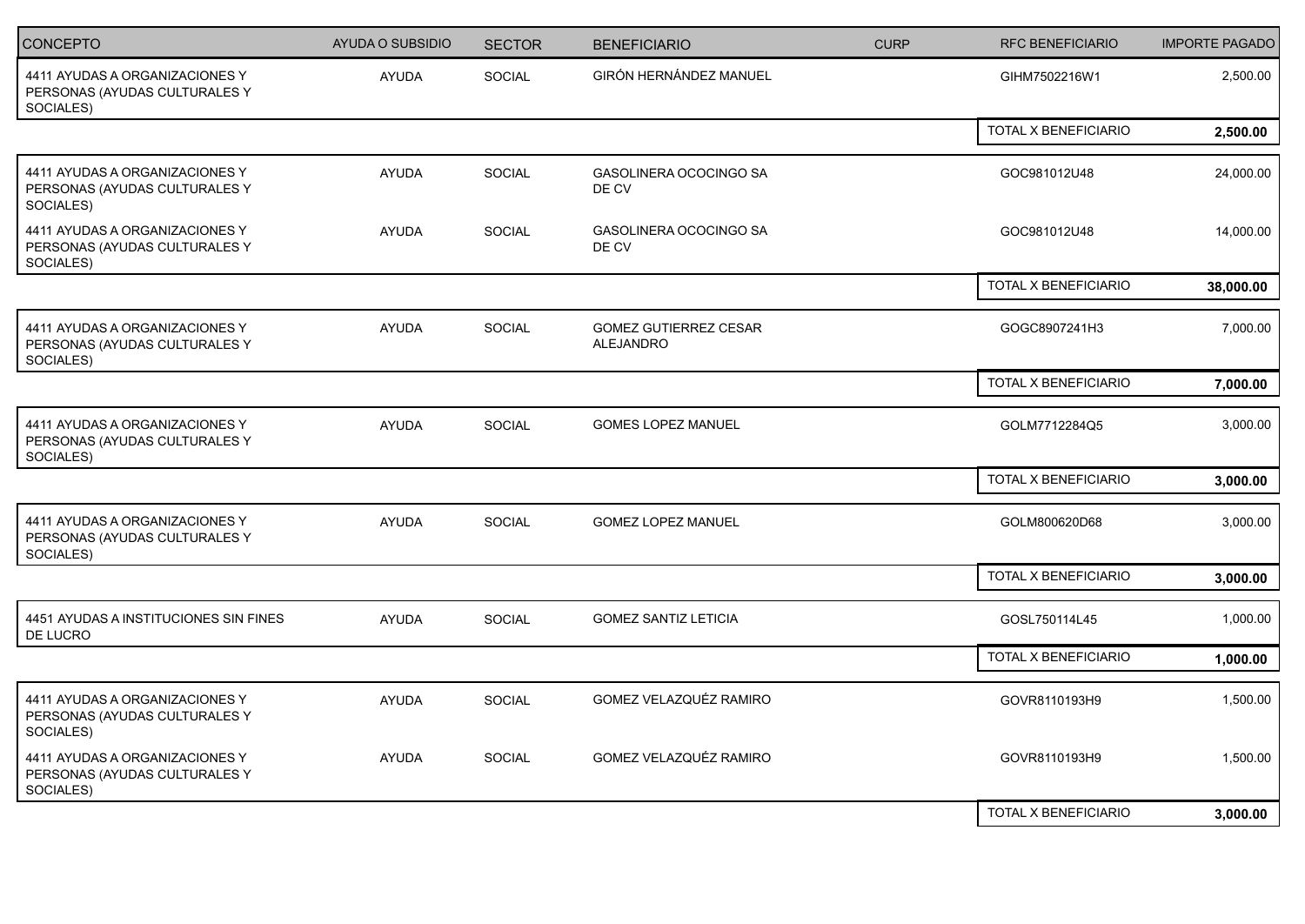| CONCEPTO                                                                     | <b>AYUDA O SUBSIDIO</b> | <b>SECTOR</b> | <b>BENEFICIARIO</b>                          | <b>CURP</b>              | <b>RFC BENEFICIARIO</b> | <b>IMPORTE PAGADO</b> |
|------------------------------------------------------------------------------|-------------------------|---------------|----------------------------------------------|--------------------------|-------------------------|-----------------------|
| 4411 AYUDAS A ORGANIZACIONES Y<br>PERSONAS (AYUDAS CULTURALES Y<br>SOCIALES) | AYUDA                   | SOCIAL        | GOMEZ VAZQUEZ RODRIGO                        | $\overline{\phantom{a}}$ | GOVR8501015Q0           | 7,000.00              |
|                                                                              |                         |               |                                              |                          | TOTAL X BENEFICIARIO    | 7,000.00              |
| 4411 AYUDAS A ORGANIZACIONES Y<br>PERSONAS (AYUDAS CULTURALES Y<br>SOCIALES) | <b>AYUDA</b>            | SOCIAL        | HANKIN CHANUK HOMERO                         | HACH811015HCSNHM02       | HACH811015DD5           | 5,000.00              |
|                                                                              |                         |               |                                              |                          | TOTAL X BENEFICIARIO    | 5,000.00              |
| 4411 AYUDAS A ORGANIZACIONES Y<br>PERSONAS (AYUDAS CULTURALES Y<br>SOCIALES) | <b>AYUDA</b>            | SOCIAL        | HERNANDEZ CRUZ JUAN                          |                          | HECJ751205I30           | 1,500.00              |
|                                                                              |                         |               |                                              |                          | TOTAL X BENEFICIARIO    | 1,500.00              |
| 4411 AYUDAS A ORGANIZACIONES Y<br>PERSONAS (AYUDAS CULTURALES Y<br>SOCIALES) | <b>AYUDA</b>            | SOCIAL        | <b>HERNANDEZ GALLEGOS</b><br><b>BEATRIZ</b>  |                          | HEGB860518M15           | 5,000.00              |
|                                                                              |                         |               |                                              |                          | TOTAL X BENEFICIARIO    | 5,000.00              |
| 4411 AYUDAS A ORGANIZACIONES Y<br>PERSONAS (AYUDAS CULTURALES Y<br>SOCIALES) | <b>AYUDA</b>            | <b>SOCIAL</b> | HERNANDEZ LOPEZ MARTIN                       |                          | HELM890223FX2           | 30,000.00             |
|                                                                              |                         |               |                                              |                          | TOTAL X BENEFICIARIO    | 30,000.00             |
| 4451 AYUDAS A INSTITUCIONES SIN FINES<br>DE LUCRO                            | AYUDA                   | SOCIAL        | HERNANDEZ RODRIGUEZ<br><b>ROGER</b>          |                          | HERR800319MM3           | 4,070.00              |
| 4451 AYUDAS A INSTITUCIONES SIN FINES<br>DE LUCRO                            | <b>AYUDA</b>            | SOCIAL        | HERNANDEZ RODRIGUEZ<br><b>ROGER</b>          |                          | HERR800319MM3           | 4,070.00              |
|                                                                              |                         |               |                                              |                          | TOTAL X BENEFICIARIO    | 8,140.00              |
| 4411 AYUDAS A ORGANIZACIONES Y<br>PERSONAS (AYUDAS CULTURALES Y<br>SOCIALES) | <b>AYUDA</b>            | SOCIAL        | <b>HERNANDEZ SANCHEZ</b><br><b>ELIZABETH</b> |                          | HESE700922R27           | 1,000.00              |
|                                                                              |                         |               |                                              |                          | TOTAL X BENEFICIARIO    | 1,000.00              |
| 4411 AYUDAS A ORGANIZACIONES Y<br>PERSONAS (AYUDAS CULTURALES Y<br>SOCIALES) | AYUDA                   | SOCIAL        | IZQUIERDO ALBOREZ EDER<br>LENIN              |                          | IUAE970622N22           | 1,400.00              |
|                                                                              |                         |               |                                              |                          | TOTAL X BENEFICIARIO    | 1,400.00              |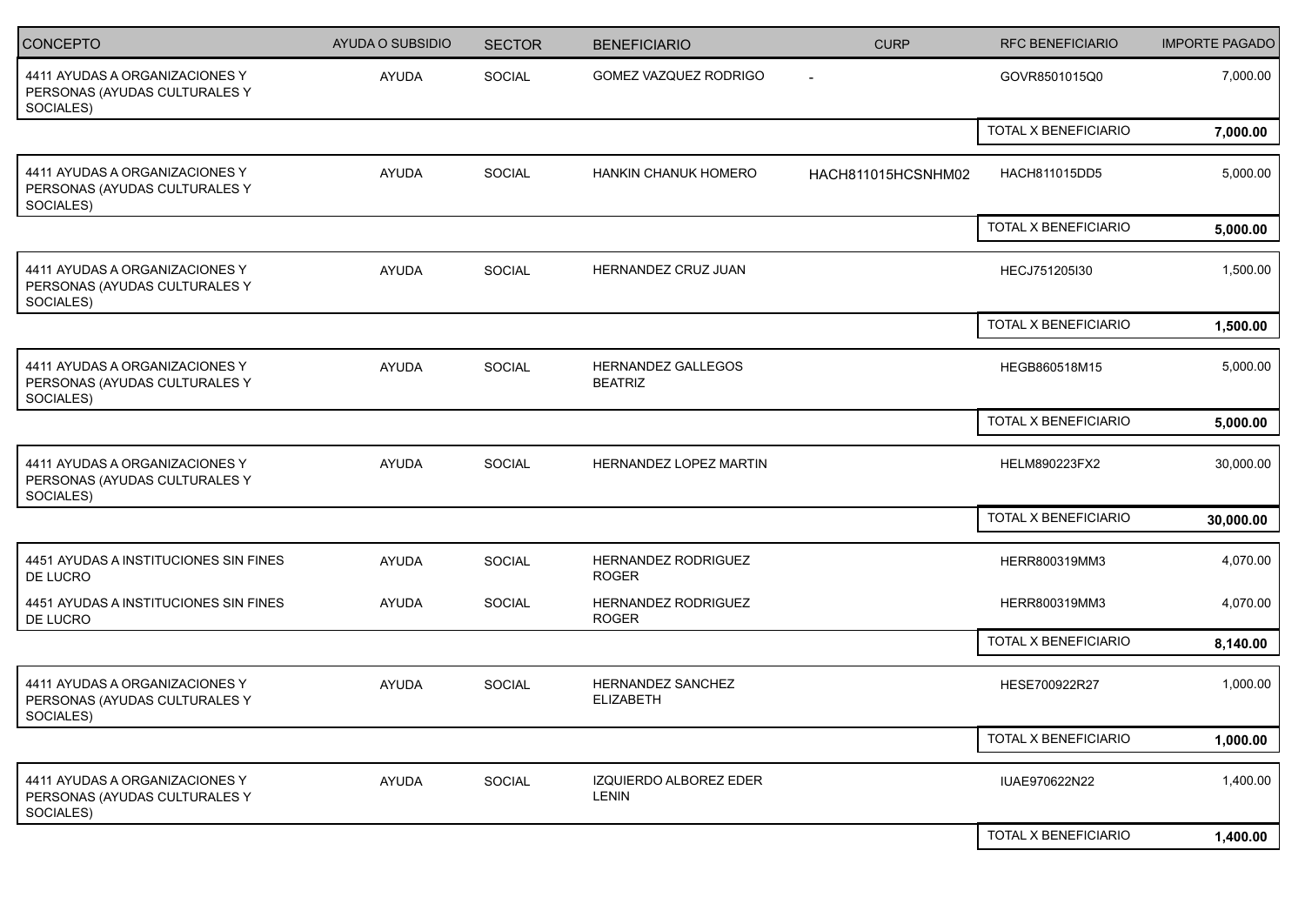| <b>CONCEPTO</b>                                                              | <b>AYUDA O SUBSIDIO</b> | <b>SECTOR</b> | <b>BENEFICIARIO</b>                   | <b>CURP</b> | <b>RFC BENEFICIARIO</b> | <b>IMPORTE PAGADO</b> |
|------------------------------------------------------------------------------|-------------------------|---------------|---------------------------------------|-------------|-------------------------|-----------------------|
| 4411 AYUDAS A ORGANIZACIONES Y<br>PERSONAS (AYUDAS CULTURALES Y<br>SOCIALES) | <b>AYUDA</b>            | SOCIAL        | JIMENEZ RUIZ MANUEL                   |             | JIRM730918RR0           | 1,000.00              |
|                                                                              |                         |               |                                       |             | TOTAL X BENEFICIARIO    | 1,000.00              |
| 4411 AYUDAS A ORGANIZACIONES Y<br>PERSONAS (AYUDAS CULTURALES Y<br>SOCIALES) | <b>AYUDA</b>            | SOCIAL        | LIEVANO TREJO JOSE<br><b>FERNANDO</b> |             | LITF9901295Z4           | 3,000.00              |
|                                                                              |                         |               |                                       |             | TOTAL X BENEFICIARIO    | 3,000.00              |
| 4411 AYUDAS A ORGANIZACIONES Y<br>PERSONAS (AYUDAS CULTURALES Y<br>SOCIALES) | AYUDA                   | <b>SOCIAL</b> | LÓPEZ ARCOS VERÓNICA                  |             | LOAV961025Q55           | 3,500.00              |
|                                                                              |                         |               |                                       |             | TOTAL X BENEFICIARIO    | 3,500.00              |
| 4411 AYUDAS A ORGANIZACIONES Y<br>PERSONAS (AYUDAS CULTURALES Y<br>SOCIALES) | <b>AYUDA</b>            | SOCIAL        | LOPEZ CRUZ ENRIQUE                    |             | LOCE741109BP4           | 3,200.00              |
|                                                                              |                         |               |                                       |             | TOTAL X BENEFICIARIO    | 3,200.00              |
| 4411 AYUDAS A ORGANIZACIONES Y<br>PERSONAS (AYUDAS CULTURALES Y<br>SOCIALES) | <b>AYUDA</b>            | SOCIAL        | LOPEZ CRUZ FERNANDO                   |             | LOCF910529V22           | 25,000.00             |
|                                                                              |                         |               |                                       |             | TOTAL X BENEFICIARIO    | 25,000.00             |
| 4411 AYUDAS A ORGANIZACIONES Y<br>PERSONAS (AYUDAS CULTURALES Y<br>SOCIALES) | <b>AYUDA</b>            | SOCIAL        | LOPEZ EZPINOZA MIGUEL                 |             | LOEM610613QQ2           | 5,000.00              |
|                                                                              |                         |               |                                       |             | TOTAL X BENEFICIARIO    | 5,000.00              |
| 4411 AYUDAS A ORGANIZACIONES Y<br>PERSONAS (AYUDAS CULTURALES Y<br>SOCIALES) | <b>AYUDA</b>            | SOCIAL        | LOPEZ GOMEZ JUAN                      |             | LOGJ870116TC5           | 5,000.00              |
|                                                                              |                         |               |                                       |             | TOTAL X BENEFICIARIO    | 5,000.00              |
| 4411 AYUDAS A ORGANIZACIONES Y<br>PERSONAS (AYUDAS CULTURALES Y<br>SOCIALES) | <b>AYUDA</b>            | <b>SOCIAL</b> | LOPEZ GOMEZ MARIO                     |             | LOGM700930HP6           | 5,000.00              |
|                                                                              |                         |               |                                       |             | TOTAL X BENEFICIARIO    | 5,000.00              |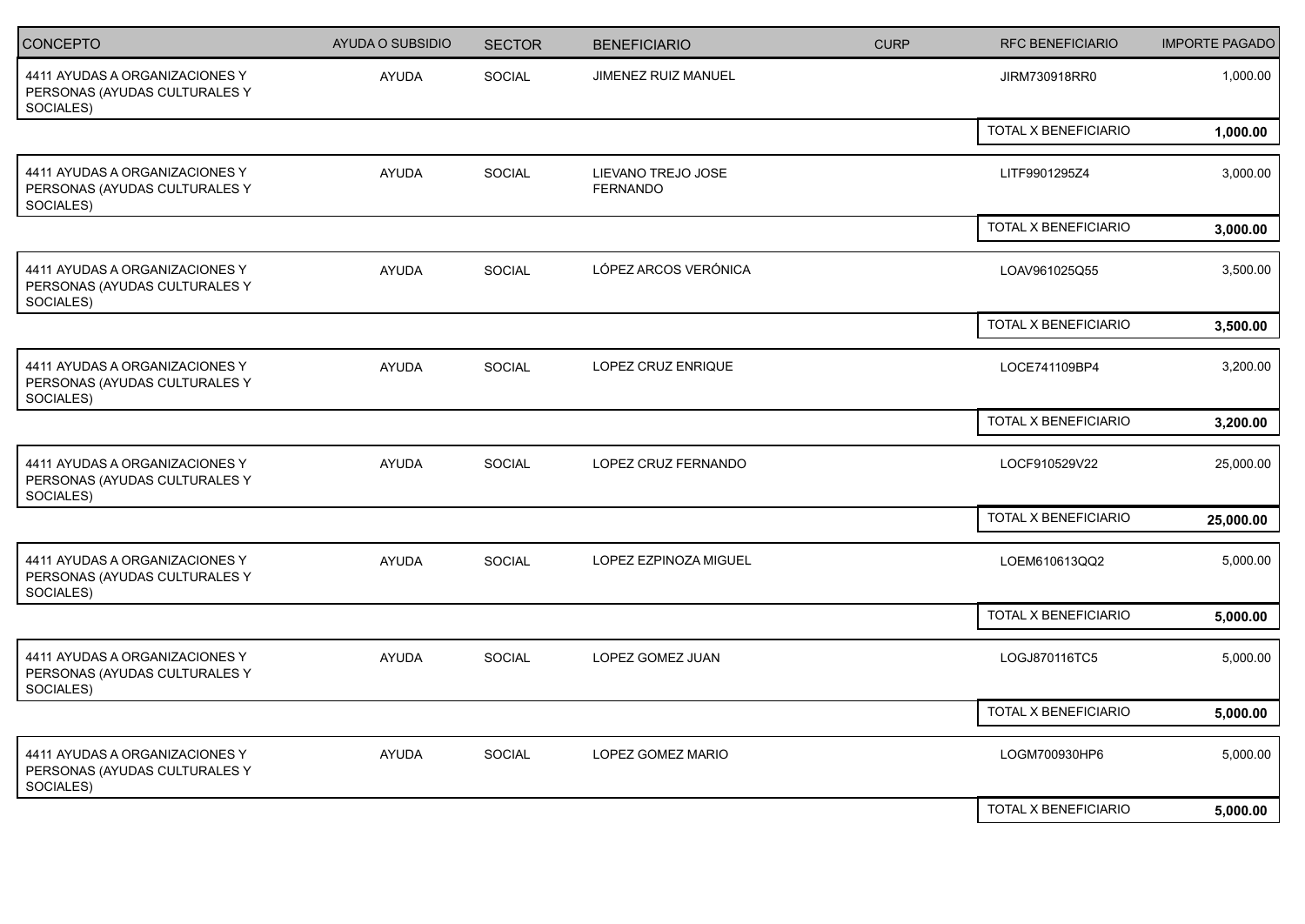| <b>CONCEPTO</b>                                                              | <b>AYUDA O SUBSIDIO</b> | <b>SECTOR</b> | <b>BENEFICIARIO</b>                           | <b>CURP</b> | <b>RFC BENEFICIARIO</b>     | <b>IMPORTE PAGADO</b> |
|------------------------------------------------------------------------------|-------------------------|---------------|-----------------------------------------------|-------------|-----------------------------|-----------------------|
| 4411 AYUDAS A ORGANIZACIONES Y<br>PERSONAS (AYUDAS CULTURALES Y<br>SOCIALES) | AYUDA                   | SOCIAL        | LÓPEZ GÓMEZ SILVANO                           |             | LOGS771224PA8               | 2,500.00              |
|                                                                              |                         |               |                                               |             | TOTAL X BENEFICIARIO        | 2,500.00              |
| 4411 AYUDAS A ORGANIZACIONES Y<br>PERSONAS (AYUDAS CULTURALES Y<br>SOCIALES) | <b>AYUDA</b>            | <b>SOCIAL</b> | LOPEZ LOPEZ JOSE LUIS                         |             | LOLL710731TP0               | 5,000.00              |
|                                                                              |                         |               |                                               |             | TOTAL X BENEFICIARIO        | 5,000.00              |
| 4411 AYUDAS A ORGANIZACIONES Y<br>PERSONAS (AYUDAS CULTURALES Y<br>SOCIALES) | AYUDA                   | <b>SOCIAL</b> | LOPEZ MENDEZ GASPAR                           |             | LOMG630106B65               | 1,000.00              |
|                                                                              |                         |               |                                               |             | <b>TOTAL X BENEFICIARIO</b> | 1,000.00              |
| 4411 AYUDAS A ORGANIZACIONES Y<br>PERSONAS (AYUDAS CULTURALES Y<br>SOCIALES) | <b>AYUDA</b>            | SOCIAL        | LOPEZ SANTIZ MARCOS                           |             | LOSM750428K10               | 5,000.00              |
|                                                                              |                         |               |                                               |             | TOTAL X BENEFICIARIO        | 5,000.00              |
| 4411 AYUDAS A ORGANIZACIONES Y<br>PERSONAS (AYUDAS CULTURALES Y<br>SOCIALES) | AYUDA                   | SOCIAL        | MARTINEZ GIJON JORGE<br>ABRAHAM               |             | MAGJ671014MC1               | 1,525.00              |
|                                                                              |                         |               |                                               |             | TOTAL X BENEFICIARIO        | 1,525.00              |
| 4411 AYUDAS A ORGANIZACIONES Y<br>PERSONAS (AYUDAS CULTURALES Y<br>SOCIALES) | <b>AYUDA</b>            | SOCIAL        | MENDEZ HERNANDEZ LUCIA                        |             | MEHL981213P87               | 5,000.00              |
|                                                                              |                         |               |                                               |             | TOTAL X BENEFICIARIO        | 5,000.00              |
| 4411 AYUDAS A ORGANIZACIONES Y<br>PERSONAS (AYUDAS CULTURALES Y<br>SOCIALES) | <b>AYUDA</b>            | SOCIAL        | MENDEZ PEREZ ROSENDO<br><b>DANIEL</b>         |             | MEPR890611SP5               | 10,000.00             |
|                                                                              |                         |               |                                               |             | TOTAL X BENEFICIARIO        | 10,000.00             |
| 4411 AYUDAS A ORGANIZACIONES Y<br>PERSONAS (AYUDAS CULTURALES Y<br>SOCIALES) | <b>AYUDA</b>            | SOCIAL        | <b>MORALES CARRILLO</b><br>CITLALY JAQUELINNE |             | MOCC010703G68               | 3,000.00              |
|                                                                              |                         |               |                                               |             | TOTAL X BENEFICIARIO        | 3,000.00              |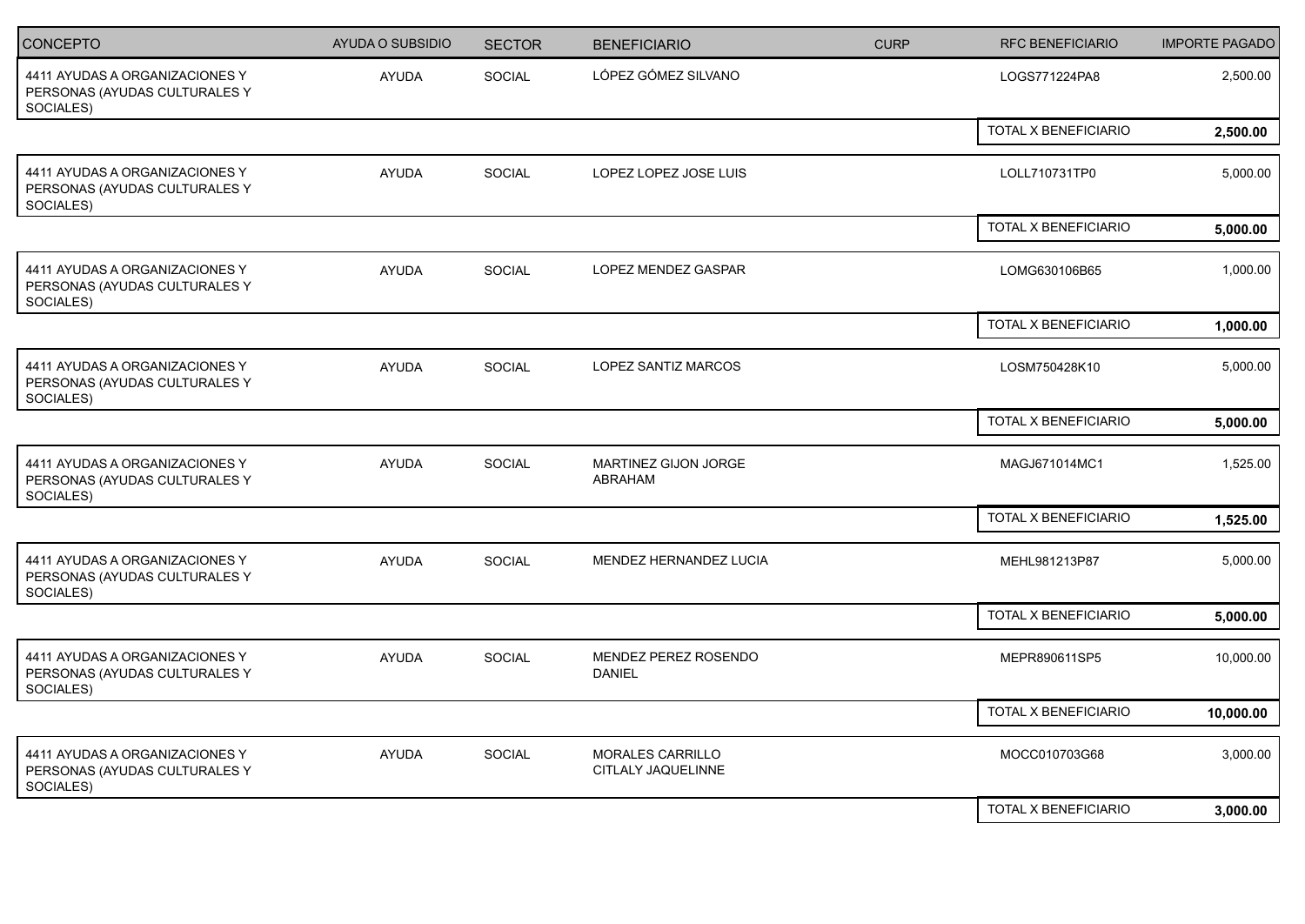| <b>CONCEPTO</b>                                                              | <b>AYUDA O SUBSIDIO</b> | <b>SECTOR</b> | <b>BENEFICIARIO</b>                       | <b>CURP</b> | <b>RFC BENEFICIARIO</b> | <b>IMPORTE PAGADO</b> |
|------------------------------------------------------------------------------|-------------------------|---------------|-------------------------------------------|-------------|-------------------------|-----------------------|
| 4411 AYUDAS A ORGANIZACIONES Y<br>PERSONAS (AYUDAS CULTURALES Y<br>SOCIALES) | AYUDA                   | SOCIAL        | MORENO GUTIERREZ<br><b>ALBERTO</b>        |             | MOGA6301155L6           | 2,000.00              |
|                                                                              |                         |               |                                           |             | TOTAL X BENEFICIARIO    | 2,000.00              |
| 4411 AYUDAS A ORGANIZACIONES Y<br>PERSONAS (AYUDAS CULTURALES Y<br>SOCIALES) | <b>AYUDA</b>            | SOCIAL        | MORENO SÁNCHEZ MANUEL                     |             | MOSM620622E90           | 2,000.00              |
|                                                                              |                         |               |                                           |             | TOTAL X BENEFICIARIO    | 2,000.00              |
| 4411 AYUDAS A ORGANIZACIONES Y<br>PERSONAS (AYUDAS CULTURALES Y<br>SOCIALES) | <b>AYUDA</b>            | SOCIAL        | MOLINA ZEPEDA JOSEFA<br><b>INES</b>       |             | MOZJ650327QI2           | 3,000.00              |
|                                                                              |                         |               |                                           |             | TOTAL X BENEFICIARIO    | 3,000.00              |
| 4411 AYUDAS A ORGANIZACIONES Y<br>PERSONAS (AYUDAS CULTURALES Y<br>SOCIALES) | <b>AYUDA</b>            | SOCIAL        | OLETA MALDONADO SARA<br><b>EVANGELINA</b> |             | OEMS740110LG6           | 9,000.00              |
|                                                                              |                         |               |                                           |             | TOTAL X BENEFICIARIO    | 9,000.00              |
| 4411 AYUDAS A ORGANIZACIONES Y<br>PERSONAS (AYUDAS CULTURALES Y<br>SOCIALES) | <b>AYUDA</b>            | SOCIAL        | OPERADORA TONINA S.A. DE<br>C.V.          |             | OTO981205JW4            | 3,000.00              |
| 4411 AYUDAS A ORGANIZACIONES Y<br>PERSONAS (AYUDAS CULTURALES Y<br>SOCIALES) | <b>AYUDA</b>            | SOCIAL        | OPERADORA TONINA S.A. DE<br>C.V.          |             | OTO981205JW4            | 1,000.00              |
| 4411 AYUDAS A ORGANIZACIONES Y<br>PERSONAS (AYUDAS CULTURALES Y<br>SOCIALES) | <b>AYUDA</b>            | SOCIAL        | OPERADORA TONINA S.A. DE<br>C.V.          |             | OTO981205JW4            | 3,700.00              |
| 4411 AYUDAS A ORGANIZACIONES Y<br>PERSONAS (AYUDAS CULTURALES Y<br>SOCIALES) | AYUDA                   | SOCIAL        | OPERADORA TONINA S.A. DE<br>C.V.          |             | OTO981205JW4            | 5,700.00              |
| 4411 AYUDAS A ORGANIZACIONES Y<br>PERSONAS (AYUDAS CULTURALES Y<br>SOCIALES) | <b>AYUDA</b>            | SOCIAL        | OPERADORA TONINA S.A. DE<br>C.V.          |             | OTO981205JW4            | 1,400.00              |
|                                                                              |                         |               |                                           |             | TOTAL X BENEFICIARIO    | 14,800.00             |
| 4411 AYUDAS A ORGANIZACIONES Y<br>PERSONAS (AYUDAS CULTURALES Y<br>SOCIALES) | <b>AYUDA</b>            | SOCIAL        | PABLO PABLO ANGELO                        |             | PAPA6908075L8           | 5,000.00              |
|                                                                              |                         |               |                                           |             |                         |                       |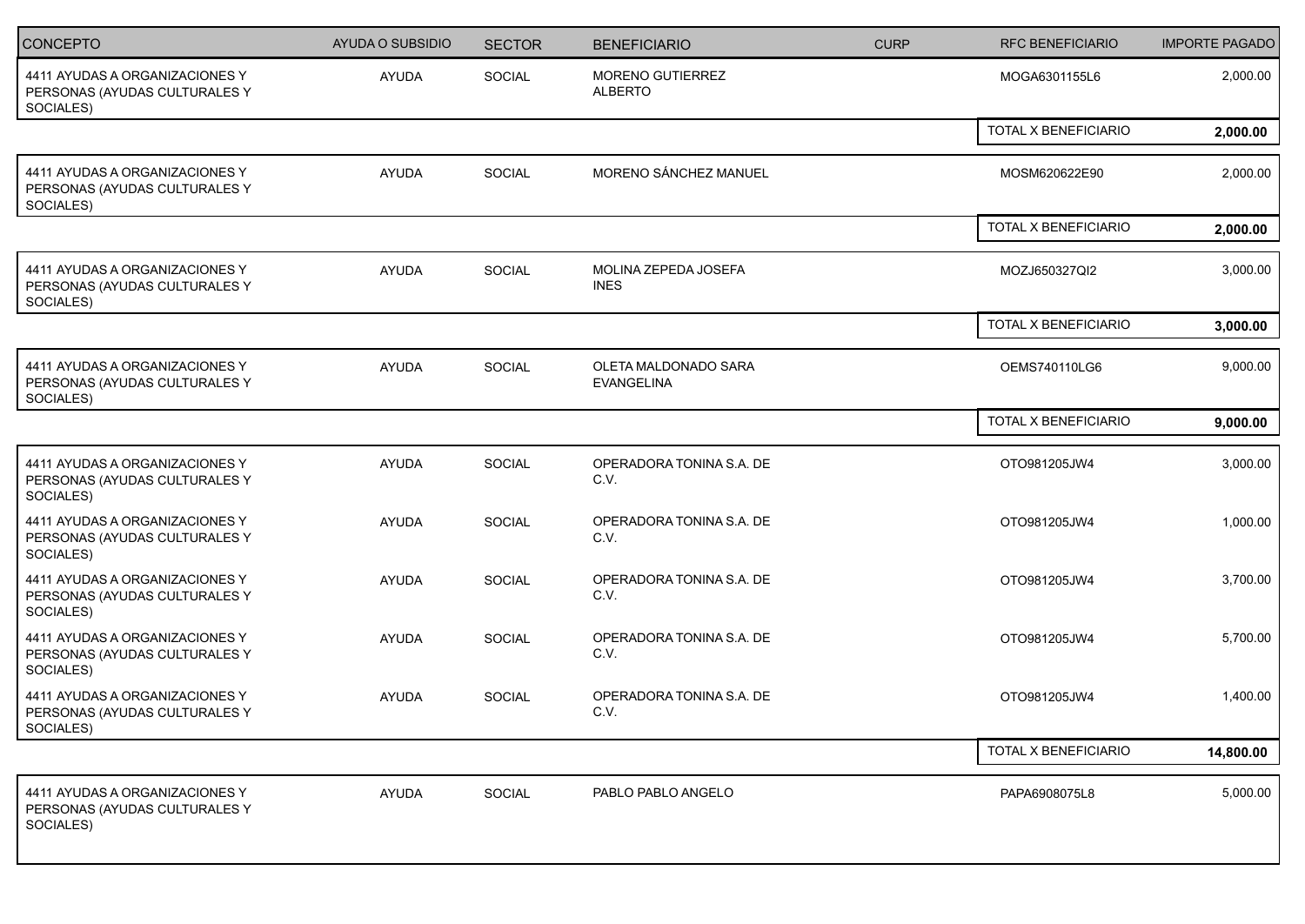| <b>CONCEPTO</b>                                                              | AYUDA O SUBSIDIO | <b>SECTOR</b> | <b>BENEFICIARIO</b>                   | <b>CURP</b> | <b>RFC BENEFICIARIO</b> | <b>IMPORTE PAGADO</b> |
|------------------------------------------------------------------------------|------------------|---------------|---------------------------------------|-------------|-------------------------|-----------------------|
|                                                                              |                  |               |                                       |             | TOTAL X BENEFICIARIO    | 5,000.00              |
| 4411 AYUDAS A ORGANIZACIONES Y<br>PERSONAS (AYUDAS CULTURALES Y<br>SOCIALES) | AYUDA            | <b>SOCIAL</b> | PEREZ GOMEZ NICOLAS                   |             | PEGN530815L64           | 1,500.00              |
|                                                                              |                  |               |                                       |             | TOTAL X BENEFICIARIO    | 1,500.00              |
| 4411 AYUDAS A ORGANIZACIONES Y<br>PERSONAS (AYUDAS CULTURALES Y<br>SOCIALES) | AYUDA            | SOCIAL        | PEREZ LOPEZ CANDELARIA                |             | PELC570202U90           | 1,000.00              |
|                                                                              |                  |               |                                       |             | TOTAL X BENEFICIARIO    | 1,000.00              |
| 4411 AYUDAS A ORGANIZACIONES Y<br>PERSONAS (AYUDAS CULTURALES Y<br>SOCIALES) | AYUDA            | SOCIAL        | PENAGOS MAY KEYLA<br>CORAZON          |             | PEMK990612D93           | 2,500.00              |
|                                                                              |                  |               |                                       |             | TOTAL X BENEFICIARIO    | 2,500.00              |
| 4411 AYUDAS A ORGANIZACIONES Y<br>PERSONAS (AYUDAS CULTURALES Y<br>SOCIALES) | <b>AYUDA</b>     | SOCIAL        | PEREZ RUIZ JORGE<br><b>ROLANDO</b>    |             | PERJ9811016F7           | 500.00                |
|                                                                              |                  |               |                                       |             | TOTAL X BENEFICIARIO    | 500.00                |
| 4411 AYUDAS A ORGANIZACIONES Y<br>PERSONAS (AYUDAS CULTURALES Y<br>SOCIALES) | <b>AYUDA</b>     | <b>SOCIAL</b> | PEREZ SANCHEZ ELIAS                   |             | PESE9303237I0           | 4,000.00              |
|                                                                              |                  |               |                                       |             | TOTAL X BENEFICIARIO    | 4,000.00              |
| 4411 AYUDAS A ORGANIZACIONES Y<br>PERSONAS (AYUDAS CULTURALES Y<br>SOCIALES) | AYUDA            | SOCIAL        | PEREZ SANCHEZ<br><b>FRANCISCO</b>     |             | PESF6304037A3           | 2,000.00              |
|                                                                              |                  |               |                                       |             | TOTAL X BENEFICIARIO    | 2,000.00              |
| 4411 AYUDAS A ORGANIZACIONES Y<br>PERSONAS (AYUDAS CULTURALES Y<br>SOCIALES) | AYUDA            | SOCIAL        | RAMIREZ HERNANDEZ<br>SEBASTIAN        |             | RAHS890724MR3           | 2,500.00              |
|                                                                              |                  |               |                                       |             | TOTAL X BENEFICIARIO    | 2,500.00              |
| 4411 AYUDAS A ORGANIZACIONES Y<br>PERSONAS (AYUDAS CULTURALES Y<br>SOCIALES) | AYUDA            | SOCIAL        | RABASA RAMIREZ JOSE<br><b>ANTONIO</b> |             | RARA690122CK4           | 2,000.00              |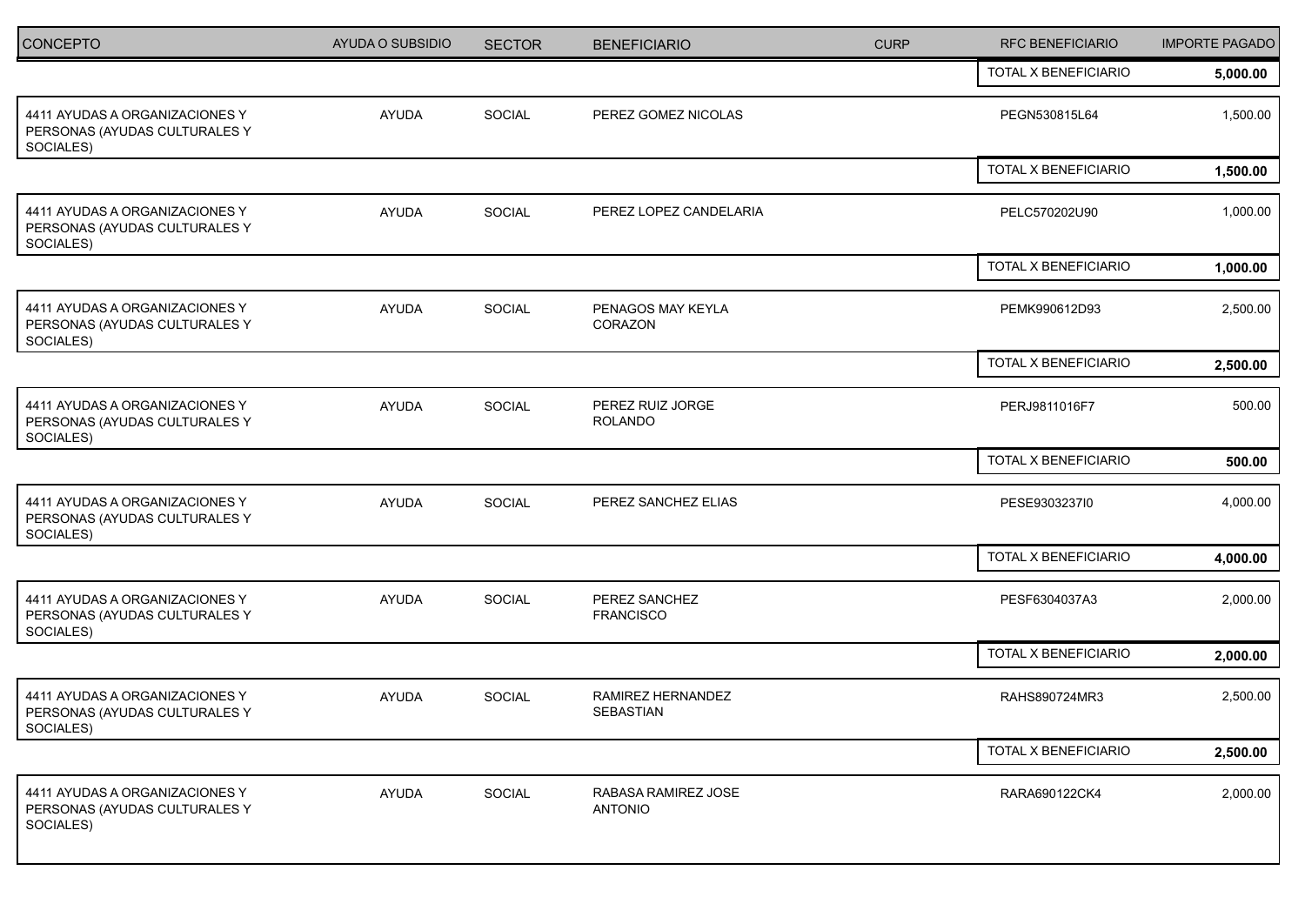| <b>CONCEPTO</b>                                                              | AYUDA O SUBSIDIO | <b>SECTOR</b> | <b>BENEFICIARIO</b>                 | <b>CURP</b>        | <b>RFC BENEFICIARIO</b> | <b>IMPORTE PAGADO</b> |
|------------------------------------------------------------------------------|------------------|---------------|-------------------------------------|--------------------|-------------------------|-----------------------|
|                                                                              |                  |               |                                     |                    | TOTAL X BENEFICIARIO    | 2,000.00              |
| 4411 AYUDAS A ORGANIZACIONES Y<br>PERSONAS (AYUDAS CULTURALES Y<br>SOCIALES) | <b>AYUDA</b>     | SOCIAL        | <b>RIOS AGUILAR RUBEN</b>           |                    | RIAR750830F40           | 3,500.00              |
|                                                                              |                  |               |                                     |                    | TOTAL X BENEFICIARIO    | 3,500.00              |
| 4451 AYUDAS A INSTITUCIONES SIN FINES<br>DE LUCRO                            | <b>AYUDA</b>     | SOCIAL        | ROBLERO MEZA JOSUE<br><b>MOISES</b> |                    | ROMJ891001EE0           | 18,000.00             |
| 4451 AYUDAS A INSTITUCIONES SIN FINES<br>DE LUCRO                            | <b>AYUDA</b>     | SOCIAL        | ROBLERO MEZA JOSUE<br><b>MOISES</b> |                    | ROMJ891001EE0           | 18,000.00             |
| 4451 AYUDAS A INSTITUCIONES SIN FINES<br>DE LUCRO                            | <b>AYUDA</b>     | SOCIAL        | ROBLERO MEZA JOSUE<br><b>MOISES</b> |                    | ROMJ891001EE0           | 18,000.00             |
|                                                                              |                  |               |                                     |                    | TOTAL X BENEFICIARIO    | 54,000.00             |
| 4411 AYUDAS A ORGANIZACIONES Y<br>PERSONAS (AYUDAS CULTURALES Y<br>SOCIALES) | <b>AYUDA</b>     | SOCIAL        | RUIZ CORDOVA ROSA ALICIA            |                    | RUCR891106IZ8           | 5,000.00              |
|                                                                              |                  |               |                                     |                    | TOTAL X BENEFICIARIO    | 5,000.00              |
| 4411 AYUDAS A ORGANIZACIONES Y<br>PERSONAS (AYUDAS CULTURALES Y<br>SOCIALES) | <b>AYUDA</b>     | SOCIAL        | RUIZ GONZALEZ ANTONIO               |                    | RUGA780610UB3           | 5,000.00              |
|                                                                              |                  |               |                                     |                    | TOTAL X BENEFICIARIO    | 5,000.00              |
| 4411 AYUDAS A ORGANIZACIONES Y<br>PERSONAS (AYUDAS CULTURALES Y<br>SOCIALES) | <b>AYUDA</b>     | SOCIAL        | RUIZ JUAREZ JORGE                   |                    | RUJJ811110L29           | 5,000.00              |
|                                                                              |                  |               |                                     |                    | TOTAL X BENEFICIARIO    | 5,000.00              |
| 4411 AYUDAS A ORGANIZACIONES Y<br>PERSONAS (AYUDAS CULTURALES Y<br>SOCIALES) | AYUDA            | SOCIAL        | RUIZ LORENZO AGAPITO                |                    | RULA650818M91           | 2,000.00              |
|                                                                              |                  |               |                                     |                    | TOTAL X BENEFICIARIO    | 2,000.00              |
| 4411 AYUDAS A ORGANIZACIONES Y<br>PERSONAS (AYUDAS CULTURALES Y<br>SOCIALES) | <b>AYUDA</b>     | SOCIAL        | RUIZ RUIZ ZAQUEO                    | RURZ850827HCSZZQ04 | RURZ850827G60           | 7,500.00              |
| 4411 AYUDAS A ORGANIZACIONES Y<br>PERSONAS (AYUDAS CULTURALES Y<br>SOCIALES) | AYUDA            | SOCIAL        | RUIZ RUIZ ZAQUEO                    | RURZ850827HCSZZQ04 | RURZ850827G60           | 7,500.00              |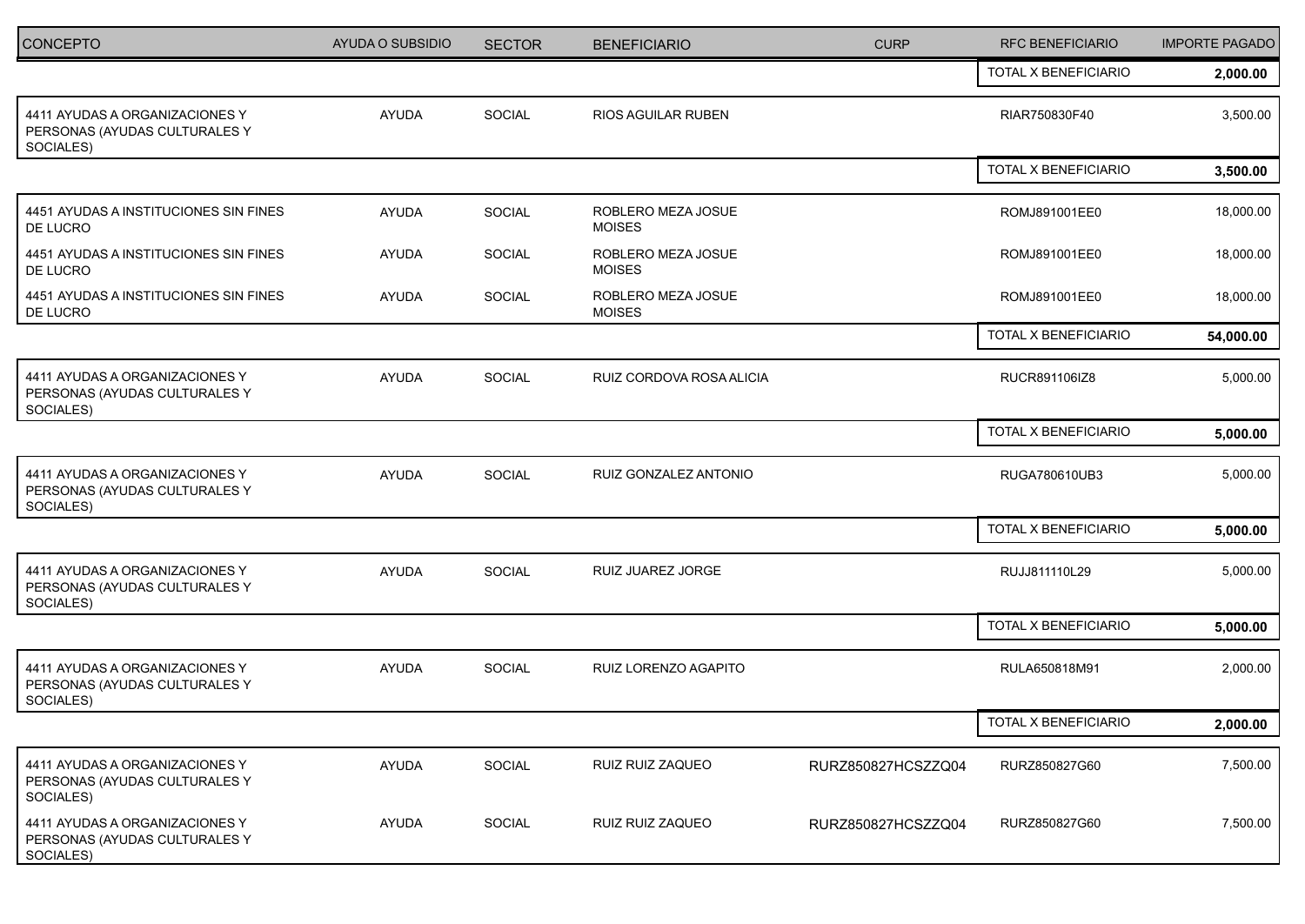| <b>CONCEPTO</b>                                                              | AYUDA O SUBSIDIO | <b>SECTOR</b> | <b>BENEFICIARIO</b>                                                                                    | <b>CURP</b> | <b>RFC BENEFICIARIO</b> | <b>IMPORTE PAGADO</b> |
|------------------------------------------------------------------------------|------------------|---------------|--------------------------------------------------------------------------------------------------------|-------------|-------------------------|-----------------------|
|                                                                              |                  |               |                                                                                                        |             | TOTAL X BENEFICIARIO    | 15,000.00             |
| 4411 AYUDAS A ORGANIZACIONES Y<br>PERSONAS (AYUDAS CULTURALES Y<br>SOCIALES) | AYUDA            | SOCIAL        | SANTIZ GOMEZ ADELA                                                                                     |             | SAGA7906121L0           | 10,500.00             |
|                                                                              |                  |               |                                                                                                        |             | TOTAL X BENEFICIARIO    | 10,500.00             |
| 4451 AYUDAS A INSTITUCIONES SIN FINES<br>DE LUCRO                            | <b>AYUDA</b>     | SOCIAL        | SANTIZ MAGAÑA JUAN<br><b>ENRIQUE</b>                                                                   |             | SAMJ791128UM9           | 15,000.00             |
| 4451 AYUDAS A INSTITUCIONES SIN FINES<br>DE LUCRO                            | <b>AYUDA</b>     | SOCIAL        | SANTIZ MAGAÑA JUAN<br><b>ENRIQUE</b>                                                                   |             | SAMJ791128UM9           | 15,000.00             |
| 4451 AYUDAS A INSTITUCIONES SIN FINES<br>DE LUCRO                            | <b>AYUDA</b>     | SOCIAL        | SANTIZ MAGAÑA JUAN<br><b>ENRIQUE</b>                                                                   |             | SAMJ791128UM9           | 15,000.00             |
|                                                                              |                  |               |                                                                                                        |             | TOTAL X BENEFICIARIO    | 45,000.00             |
| 4411 AYUDAS A ORGANIZACIONES Y<br>PERSONAS (AYUDAS CULTURALES Y<br>SOCIALES) | <b>AYUDA</b>     | <b>SOCIAL</b> | SANCHEZ VAZQUEZ DILMAR<br><b>ROBERTO</b>                                                               |             | SAVD850101D39           | 9,000.00              |
|                                                                              |                  |               |                                                                                                        |             | TOTAL X BENEFICIARIO    | 9,000.00              |
| 4421 BECAS                                                                   | <b>AYUDA</b>     | SOCIAL        | SINDICATO UNICO DE<br><b>TRABAJADORES AL</b><br>SERVICIO DEL H<br>AYUNTAMIENTO DE<br>OCOSINGO, CHIAPAS |             | SUT010904FN7            | 52,500.00             |
|                                                                              |                  |               |                                                                                                        |             | TOTAL X BENEFICIARIO    | 52,500.00             |
| 4411 AYUDAS A ORGANIZACIONES Y<br>PERSONAS (AYUDAS CULTURALES Y<br>SOCIALES) | <b>AYUDA</b>     | <b>SOCIAL</b> | TAMAYO GONZALEZ<br>RAYMUNDO                                                                            |             | TAGR541005NJ0           | 15,000.00             |
|                                                                              |                  |               |                                                                                                        |             | TOTAL X BENEFICIARIO    | 15,000.00             |
| 4411 AYUDAS A ORGANIZACIONES Y<br>PERSONAS (AYUDAS CULTURALES Y<br>SOCIALES) | <b>AYUDA</b>     | SOCIAL        | TOLEDO PEREZ ALICIA                                                                                    |             | TOPA7202153T4           | 48,863.84             |
| 4411 AYUDAS A ORGANIZACIONES Y<br>PERSONAS (AYUDAS CULTURALES Y<br>SOCIALES) | AYUDA            | SOCIAL        | TOLEDO PEREZ ALICIA                                                                                    |             | TOPA7202153T4           | 4,785.00              |
| 4411 AYUDAS A ORGANIZACIONES Y<br>PERSONAS (AYUDAS CULTURALES Y<br>SOCIALES) | AYUDA            | SOCIAL        | TOLEDO PEREZ ALICIA                                                                                    |             | TOPA7202153T4           | 4,980.00              |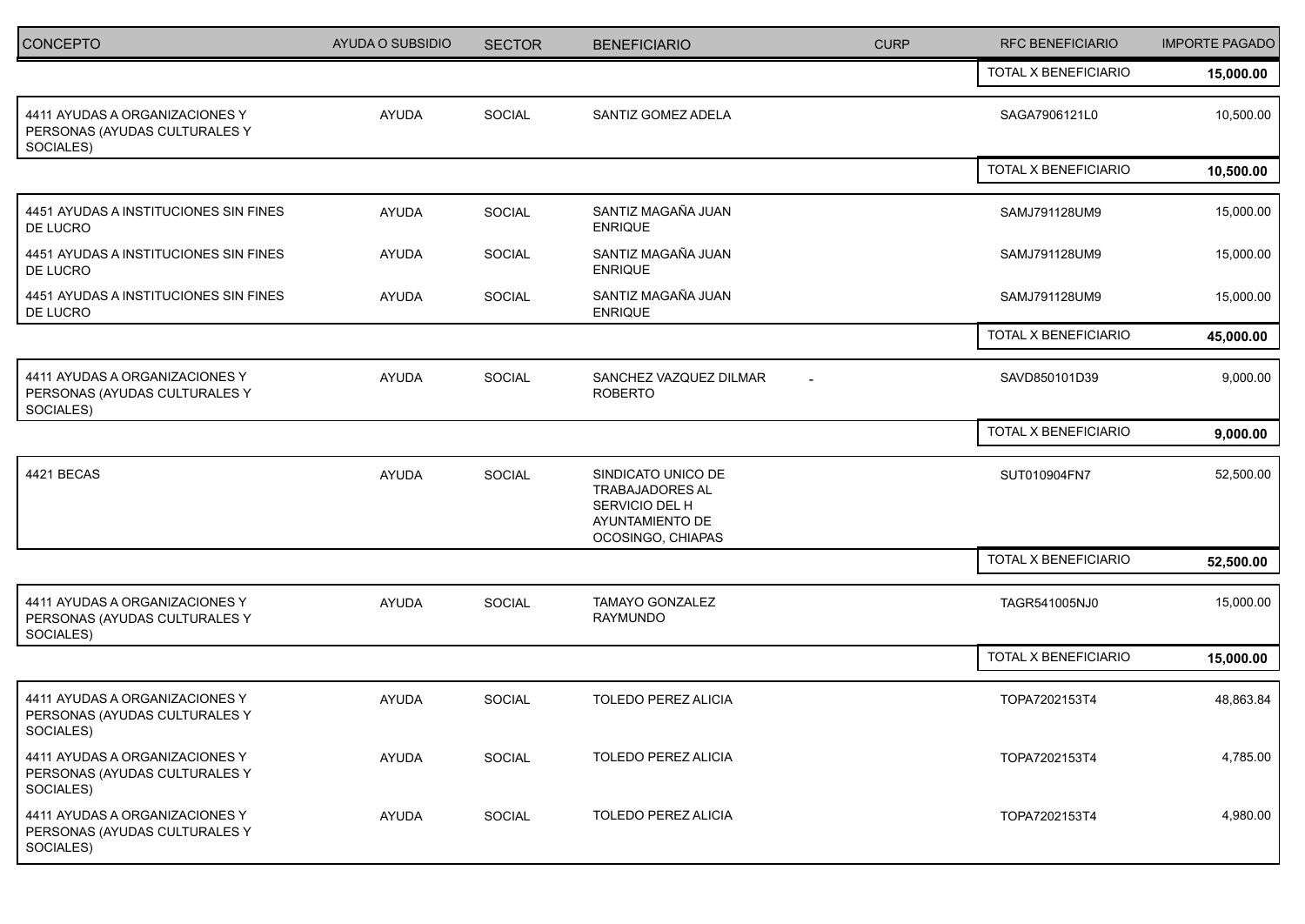| CONCEPTO                                                                     | AYUDA O SUBSIDIO | <b>SECTOR</b> | <b>BENEFICIARIO</b>        | <b>CURP</b> | <b>RFC BENEFICIARIO</b> | <b>IMPORTE PAGADO</b> |
|------------------------------------------------------------------------------|------------------|---------------|----------------------------|-------------|-------------------------|-----------------------|
| 4451 AYUDAS A INSTITUCIONES SIN FINES<br>DE LUCRO                            | <b>AYUDA</b>     | SOCIAL        | TOLEDO PEREZ ALICIA        |             | TOPA7202153T4           | 1,346.76              |
| 4411 AYUDAS A ORGANIZACIONES Y<br>PERSONAS (AYUDAS CULTURALES Y<br>SOCIALES) | <b>AYUDA</b>     | SOCIAL        | TOLEDO PEREZ ALICIA        |             | TOPA7202153T4           | 574.20                |
| 4411 AYUDAS A ORGANIZACIONES Y<br>PERSONAS (AYUDAS CULTURALES Y<br>SOCIALES) | <b>AYUDA</b>     | SOCIAL        | <b>TOLEDO PEREZ ALICIA</b> |             | TOPA7202153T4           | 4,437.60              |
| 4411 AYUDAS A ORGANIZACIONES Y<br>PERSONAS (AYUDAS CULTURALES Y<br>SOCIALES) | <b>AYUDA</b>     | SOCIAL        | <b>TOLEDO PEREZ ALICIA</b> |             | TOPA7202153T4           | 1,531.20              |
| 4411 AYUDAS A ORGANIZACIONES Y<br>PERSONAS (AYUDAS CULTURALES Y<br>SOCIALES) | <b>AYUDA</b>     | SOCIAL        | <b>TOLEDO PEREZ ALICIA</b> |             | TOPA7202153T4           | 1,321.20              |
| 4411 AYUDAS A ORGANIZACIONES Y<br>PERSONAS (AYUDAS CULTURALES Y<br>SOCIALES) | <b>AYUDA</b>     | SOCIAL        | TOLEDO PEREZ ALICIA        |             | TOPA7202153T4           | 4,879.40              |
| 4411 AYUDAS A ORGANIZACIONES Y<br>PERSONAS (AYUDAS CULTURALES Y<br>SOCIALES) | <b>AYUDA</b>     | SOCIAL        | <b>TOLEDO PEREZ ALICIA</b> |             | TOPA7202153T4           | 2,956.84              |
| 4411 AYUDAS A ORGANIZACIONES Y<br>PERSONAS (AYUDAS CULTURALES Y<br>SOCIALES) | <b>AYUDA</b>     | SOCIAL        | TOLEDO PEREZ ALICIA        |             | TOPA7202153T4           | 957.00                |
| 4411 AYUDAS A ORGANIZACIONES Y<br>PERSONAS (AYUDAS CULTURALES Y<br>SOCIALES) | <b>AYUDA</b>     | SOCIAL        | <b>TOLEDO PEREZ ALICIA</b> |             | TOPA7202153T4           | 765.60                |
| 4411 AYUDAS A ORGANIZACIONES Y<br>PERSONAS (AYUDAS CULTURALES Y<br>SOCIALES) | <b>AYUDA</b>     | <b>SOCIAL</b> | TOLEDO PEREZ ALICIA        |             | TOPA7202153T4           | 957.00                |
| 4411 AYUDAS A ORGANIZACIONES Y<br>PERSONAS (AYUDAS CULTURALES Y<br>SOCIALES) | <b>AYUDA</b>     | SOCIAL        | <b>TOLEDO PEREZ ALICIA</b> |             | TOPA7202153T4           | 1,476.00              |
| 4411 AYUDAS A ORGANIZACIONES Y<br>PERSONAS (AYUDAS CULTURALES Y<br>SOCIALES) | <b>AYUDA</b>     | <b>SOCIAL</b> | <b>TOLEDO PEREZ ALICIA</b> |             | TOPA7202153T4           | 747.00                |
| 4411 AYUDAS A ORGANIZACIONES Y<br>PERSONAS (AYUDAS CULTURALES Y<br>SOCIALES) | <b>AYUDA</b>     | SOCIAL        | <b>TOLEDO PEREZ ALICIA</b> |             | TOPA7202153T4           | 2,853.60              |
| 4411 AYUDAS A ORGANIZACIONES Y<br>PERSONAS (AYUDAS CULTURALES Y<br>SOCIALES) | AYUDA            | <b>SOCIAL</b> | TOLEDO PEREZ ALICIA        |             | TOPA7202153T4           | 4,408.00              |
|                                                                              |                  |               |                            |             |                         |                       |